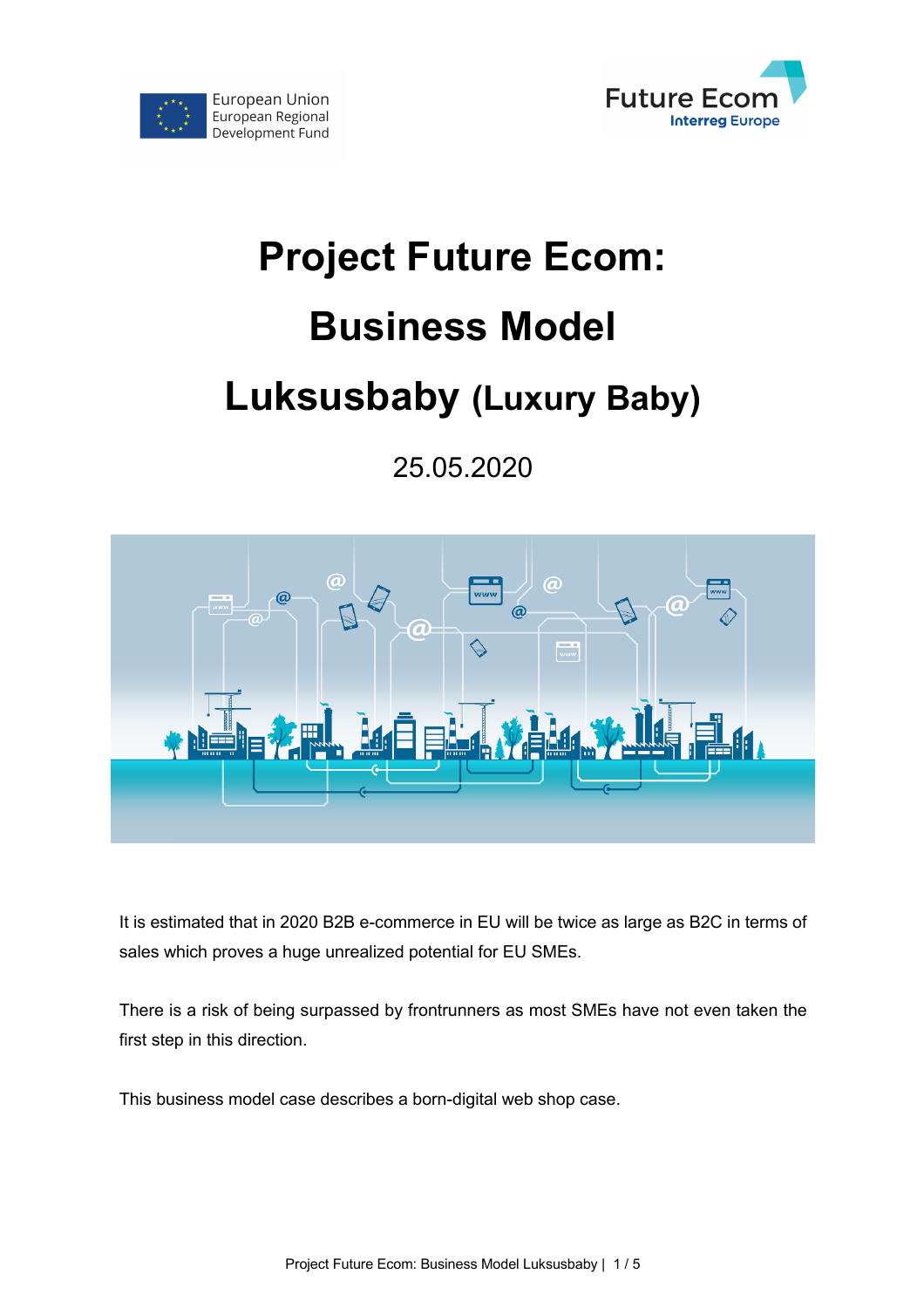



## **1. Overview**

Luksusbaby is a web shop that sells luxury clothing for babies and children (ranging from 0 to 16 years old). The clothing come from well-known designer brands and the product range also includes ecological clothing.

The beauty with this business model is as actually how the business was started. Luksusbaby today is operated by a couple living together (Morten and Ann-Louise). When they got their first child 5 years ago (2015) Morten was working as a policeman and Ann-Louise was working in the clothing design business.

They wanted to dress the child in well-known designer brand clothing but was not able to source it easy and convenient. After some sourcing here and there on the internet they decided to start a web shop in order to make luxury baby clothing available to everybody from just one web shop – Thus LuksusBABY.dk was born.



The Luksusbaby web shop was established in 2015 with the focus of providing high quality designer brand clothing for babies and children together with a strong customer centric focus.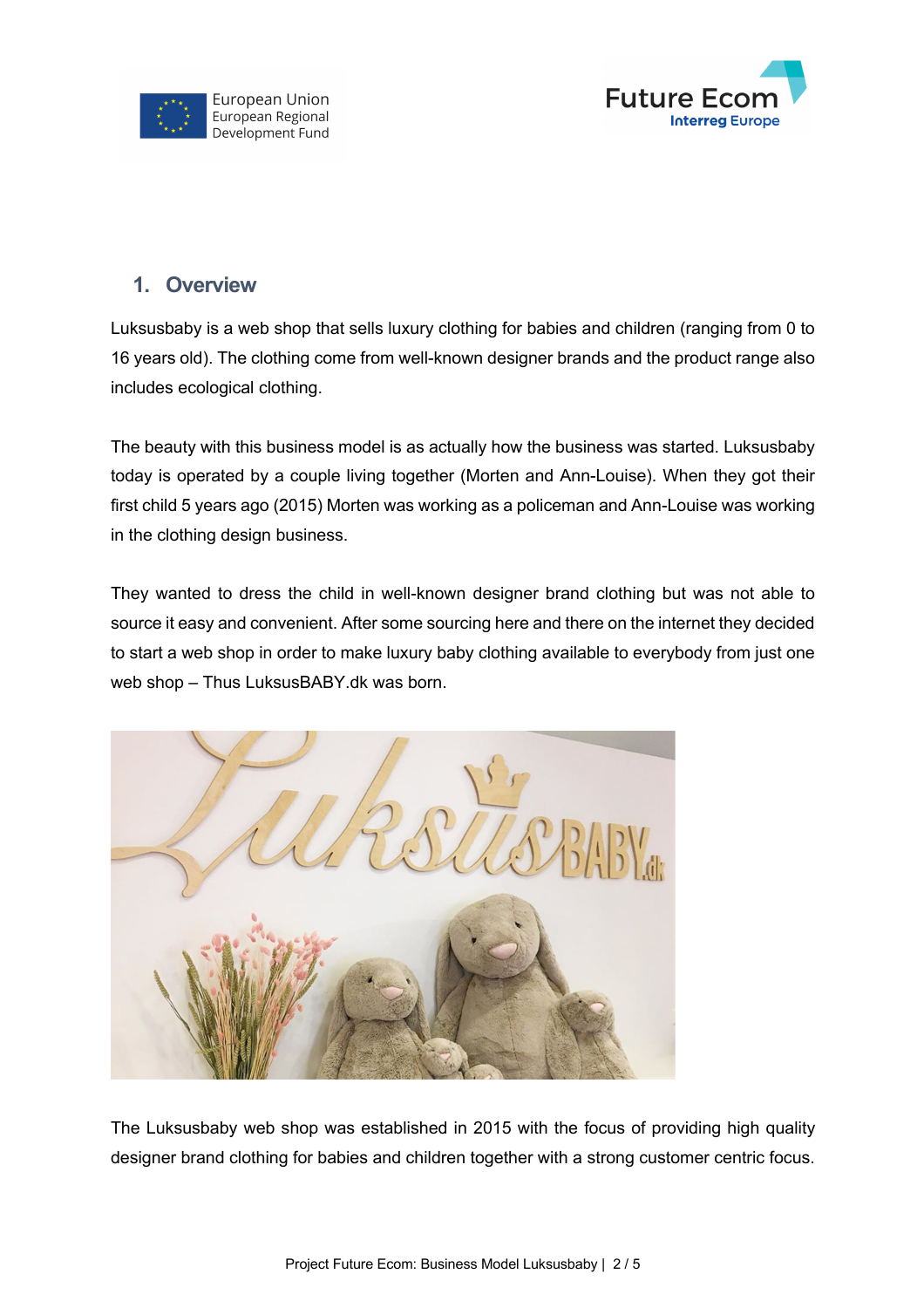



Since 2015 the web shop has constantly been expanding and today the web shop has a turnover of 12 million Euro (2019) with a gross profit of 2 million Euro and ships more than 500 parcels a day primarily inside Denmark however roughly 10% ships abroad.

In order to increase the business Luksusbaby has established a physical shop I Aalborg where customers can see and feel the clothing before the buy. This is like an upside-down approach as you typically has a physical shop and then establish a web shop. However, based on vast customer feedback requests for being able to see and feel the clothing and the quality of the clothing Luksusbaby decided to open a physical shop in 2019. The physical shop now adds to the turnover with approximately 10%.

Below some of the luxury brands sold by Luksusbaby



# **2. The Digital Opportunity**

Luksusbaby spends a lot of effort in making the website user friendly and easy to navigate on thus making it seamless and "painless" for the consumer to do the shopping and payment on the LuksusBABY.dk website.

Luksusbaby utilize the web shop tools for website optimization here under Google Analytics etc. and use the Coolrunner (see business model Coolrunner) shipping solution for their logistics thus securing a same-day or next-day delivery schedule.

Shipping a parcel with Coolrunner is a paperless effort thus booking, tracking, shipping and all the way up to the delivery to the customer is handled digitalized by Luksusbaby' ERP systems communicating with and through Coolrunners IT platform.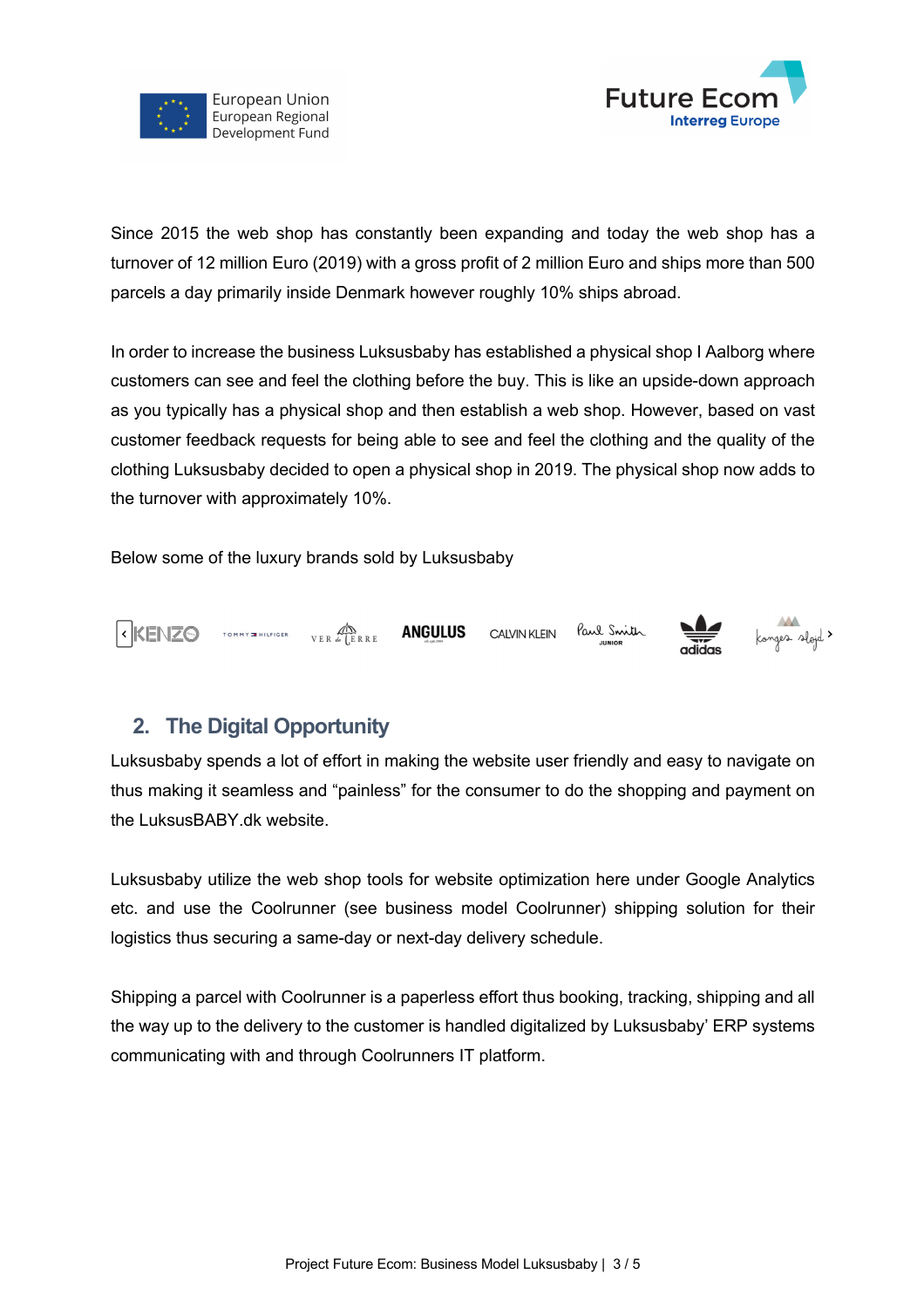



### **3. Impact on Value Streams**

Luksusbaby is a dedicated web shop with a physical shop that focus on customer intimacy and has found a business model together with a product range of clothing that full fills a marked demand not previously full filled.

Luksusbaby are besides a web shop also a platform solution that connects suppliers (in this case designer branded clothing for children) and customers (in this case parents seeking an easy way to get access to a variety of designer branded bay and children clothing).

The customer pains are eased by the web shop and the platform solution which typically is good starting point for starting a business.

Their business model is based on a traditional shop mark-up model from the supplier to the customer.

Since the beginning in 2015 Luksusbaby has expanded the product sortiment to also include compementary products to children besides clothing and this supports a constant revenue growth.

#### **4. Lessons learned**

Main lessons learned:

- Find some "customer pains" and provide a solution and you have foundation for starting a business.
- Stick to your core competences and/or interests in the value chain, that is implement a platform solution that takes the "pain" away from the customers by seamless and effective connecting the customer with the suppliers.

#### **5. Transferability**

The Luksusbaby business model is transferable to other business where you as a platform provider connects seamless and effortless the customer and the supplier together and make